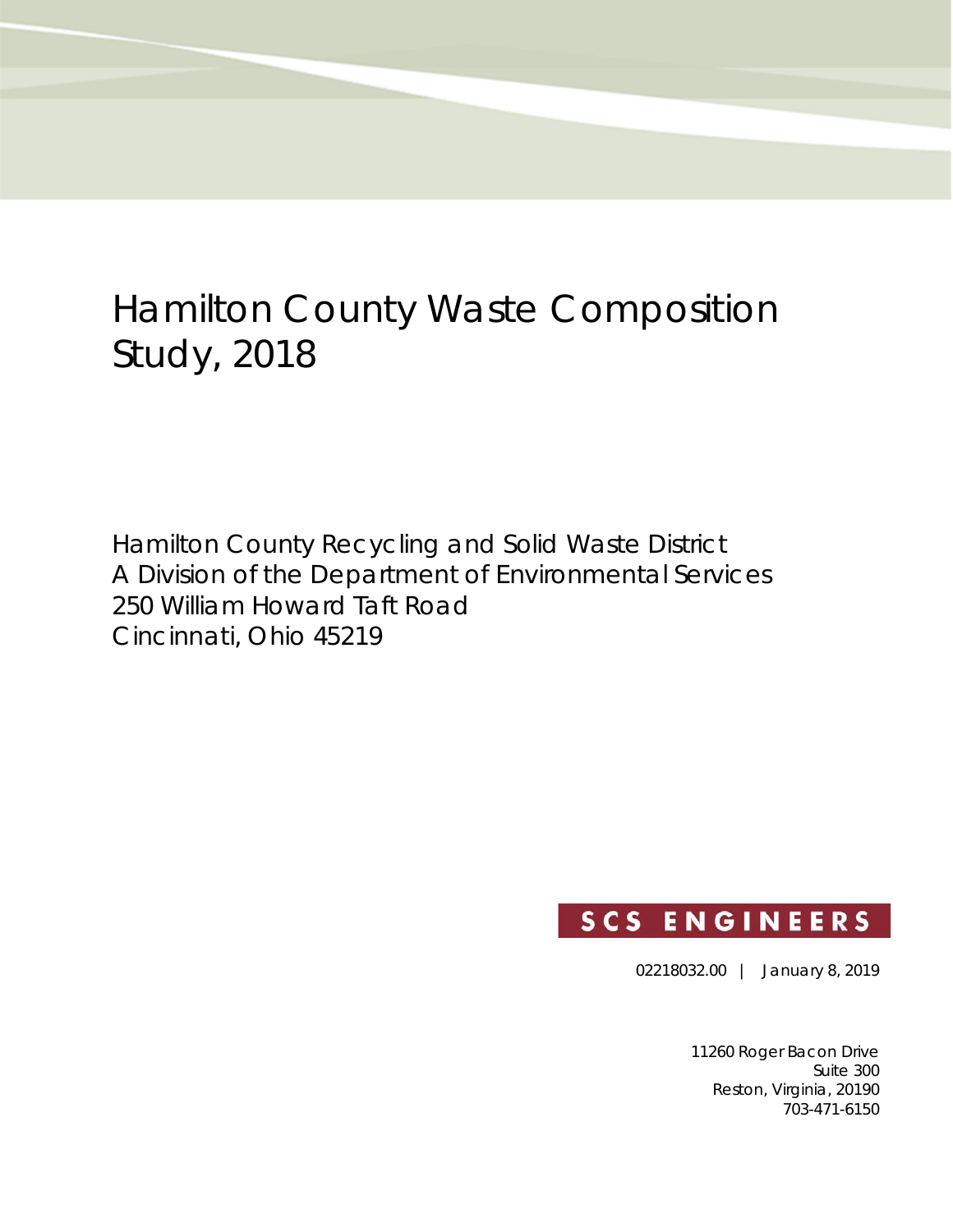#### Table of Contents

| Section      |  | Page |
|--------------|--|------|
|              |  |      |
| $\mathbf{p}$ |  |      |
|              |  |      |
|              |  |      |
|              |  |      |
|              |  |      |
|              |  |      |
| 3            |  |      |
|              |  |      |
|              |  |      |
|              |  |      |
|              |  |      |
|              |  |      |

#### Exhibits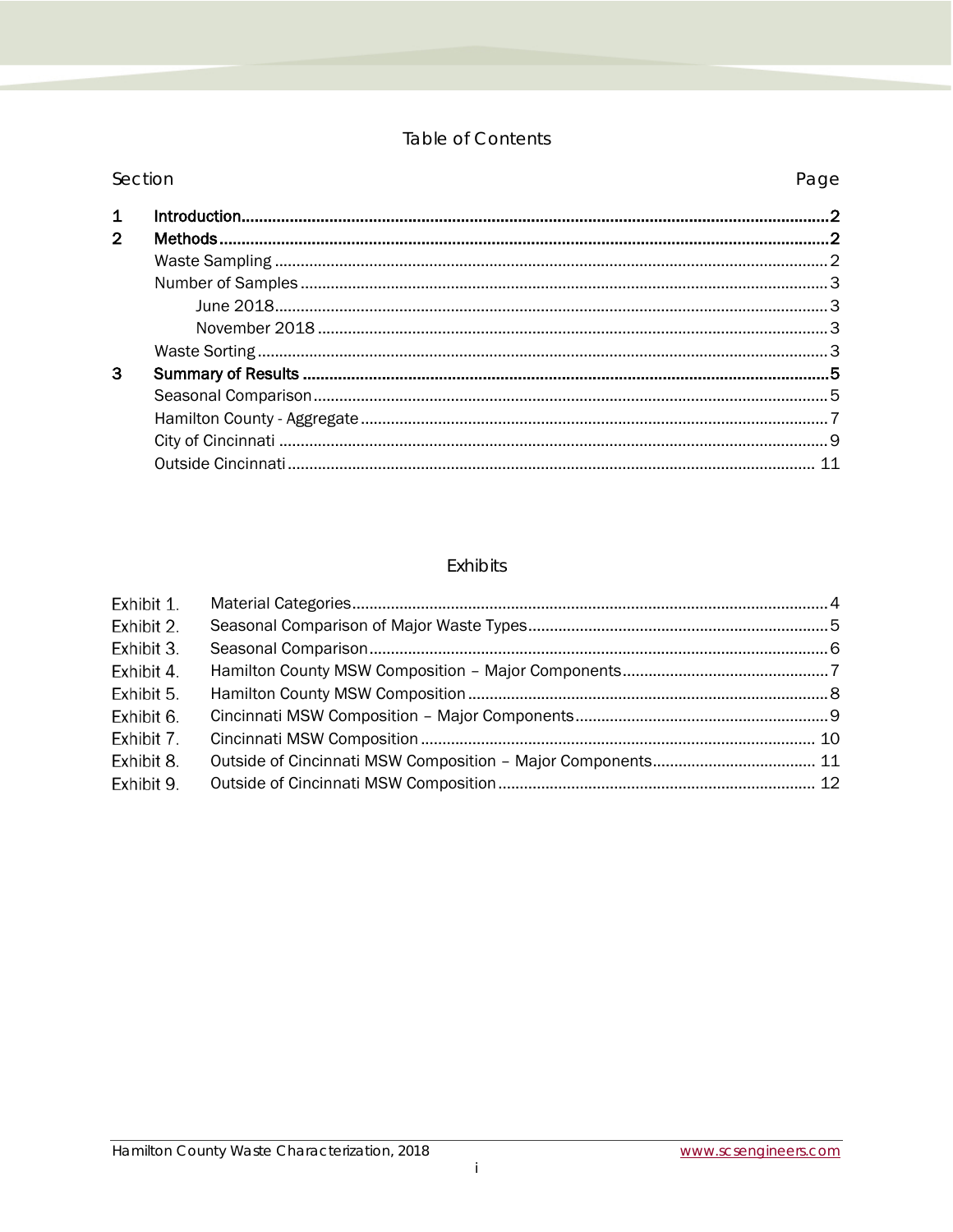## <span id="page-2-0"></span>**1 INTRODUCTION**

Hamilton County of Ohio (the County) contracted with SCS Engineers (SCS) to conduct a waste composition analysis of residential waste generated within the county. The primary objectives of the study are as follows:

- To estimate types and quantities of recyclable waste components in the residential waste stream; and
- To identify opportunities for increasing waste stream diversion

The basis for this waste characterization consists of two sampling events, conducted at the Rumpke Landfill. The data generated by the field activities will be used by the County to develop long-term waste management strategies and to evaluate the effectiveness of current recycling programs. This report presents the data collected during the June and November 2018 field activities.

The remaining sections of this report are organized as follows:

- Section 2 describes field classification and sampling methods.
- Section 3 presents project data and results gathered from the study.

## <span id="page-2-1"></span>**2 METHODS**

This section summarizes methods used to characterize the residential waste stream generated in Hamilton County. Sorting activities for the study took place during two phases: three-day field efforts conducted in June 2018 and November of 2018. Waste characterization activities were performed by manually sorting samples from municipal solid waste (MSW) from residential sources into distinct waste categories.

## <span id="page-2-2"></span>**WASTE SAMPLING**

Waste sorting was performed at the Rumpke Landfill during the operating hours of the facility. Given the limited size of the data set, it was important that unrepresentative data were avoided. Each day vehicles carrying waste from targeted areas of the County were directed to dump their waste loads near the sorting area. A representative of SCS manually gathered samples from a random portion of each target load (approximately two hundred pounds) for classification (sorting). Two important procedural factors were considered:

- The target vehicle selected for sampling contained MSW that was representative of the type of waste typically generated in the residential sector; and
- The process of acquiring the waste sample did not, in itself, alter the apparent MSW composition.

After being filled with solid waste, the containers containing the waste sample were weighed and set aside until at least two hundred pounds from the discharged load had been selected for characterization. This process was repeated until samples had been collected from all of the targeted loads.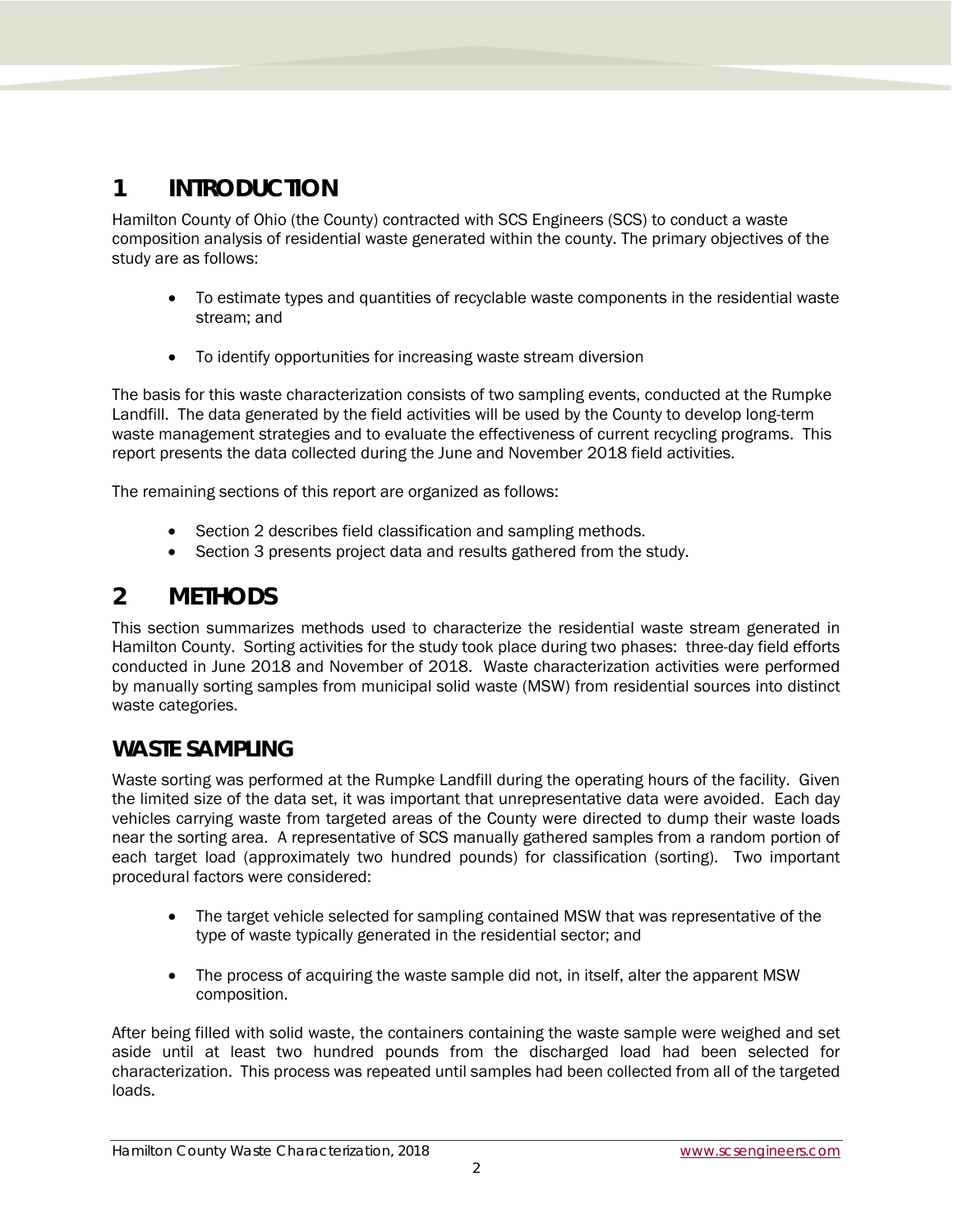### <span id="page-3-0"></span>**NUMBER OF SAMPLES**

#### <span id="page-3-1"></span>June 2018

A total of 30 samples were collected during the three-day field effort: 12 from City of Cincinnati Public Services waste collection vehicles and 18 from Rumpke waste collection vehicles dispatched on routes throughout Hamilton County but outside the City of Cincinnati.

#### <span id="page-3-2"></span>November 2018

A total of 30 samples were collected during the three-day field effort: 12 from City of Cincinnati Public Services waste collection vehicles and 18 from Rumpke waste collection vehicles dispatched on routes throughout Hamilton County but outside the City of Cincinnati.

#### <span id="page-3-3"></span>**WASTE SORTING**

The sorting and weighing program for samples entailed the use of one sorting crew and an SCS Crew Supervisor. During each day of fieldwork, samples were collected from waste loads that were discharged at the Rumpke Landfill. The basic procedures and objectives for sorting (as described below) were identical for each sample, each day. Sorting was performed as follows:

- 1. The sorting crew transferred the refuse sample onto the sorting table until it was full and began sort activities. Large or heavy waste items, such as bags of yard waste, were torn open, examined and then placed directly into the appropriate waste container for subsequent weighing.
- 2. Plastic bags of refuse were opened and sort crew members manually segregated each item of waste, according to categories defined in Exhibit 1 and placed it in the appropriate waste container. These steps were repeated until the entire sample was sorted.
- 3. At the completion of sorting, the waste containers were moved to the scale where a representative of SCS weighed each category and recorded the net weight on the Sort Data Sheet. Measurements were made to the nearest 0.05 pounds.
- 4. After each waste category had been recorded, the waste was piled near the sorting area and transferred back to the working face by a bulldozer.
- 5. This four-step process was repeated until all of the day's samples taken at the site were characterized. Waste samples were maintained in as-disposed condition or as close to this as possible until the actual sorting began. Proper site layout and close supervision of sampling was maintained to avoid the need to repeatedly handle sampled wastes.

Members of the sorting crew were fully equipped with high visibility vests, puncture/cut resistant gloves, safety glasses, and Tyvek suits. Consistent with good practice in such sampling programs, efforts were made to minimize sampling bias or other impacts on the integrity of the database. To this end, field sampling had been coordinated to avoid holidays and other out of ordinary events.

**Exhibit 1** shows the material category and gives examples for each material type.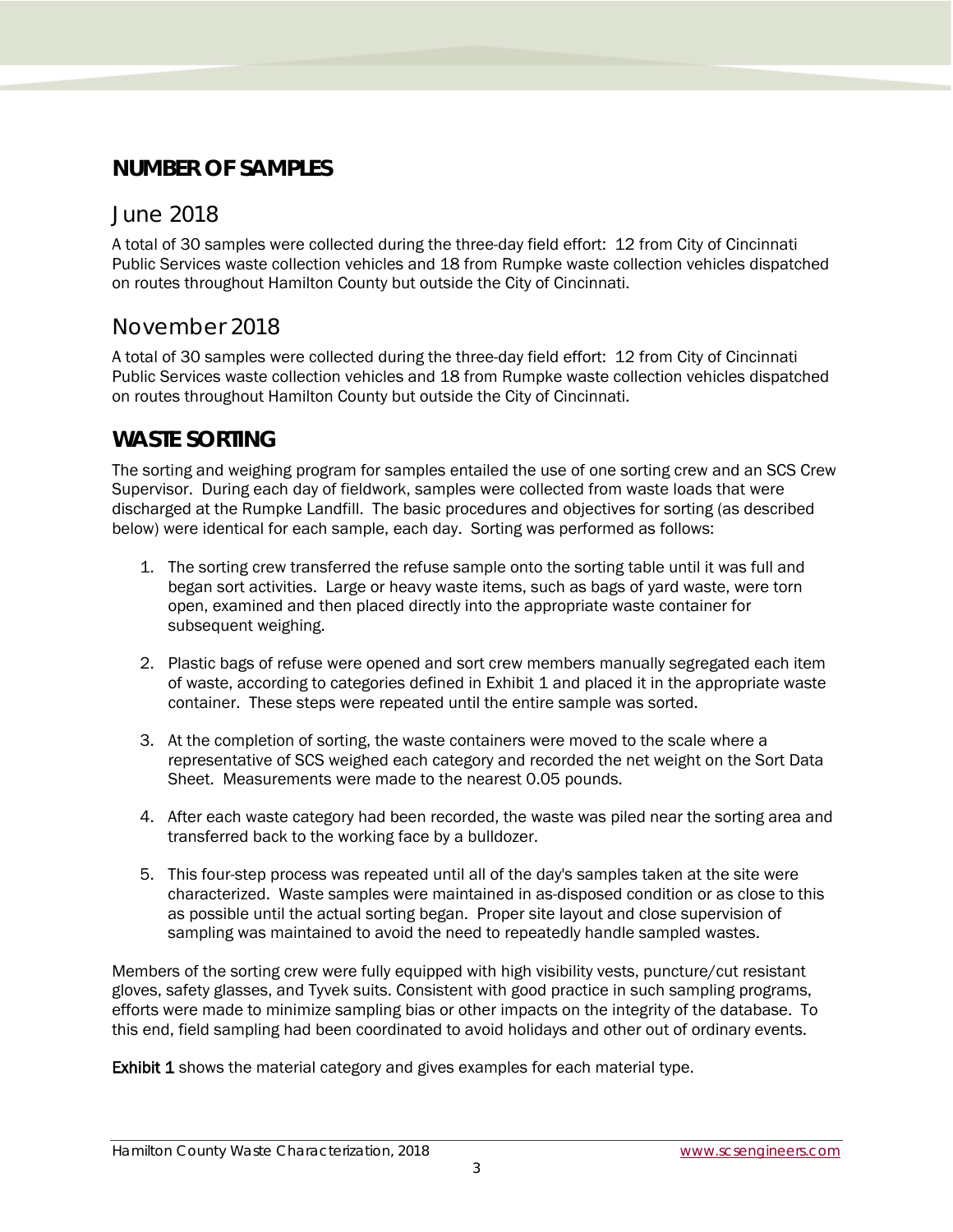<span id="page-4-0"></span>

|             | <b>Material</b>                 | <b>Examples</b>                             |
|-------------|---------------------------------|---------------------------------------------|
|             | Recyclable Corrugated Cardboard | Packing/shipping boxes                      |
|             | Newspaper/Print                 | Daily, weekly newspapers                    |
|             | Cartons                         | Milk/Juice Cartons/Boxes                    |
| Paper       | Mixed Recyclable Paper          | Junk mail, notebook paper, colored copy     |
|             | Compostable Paper               | Napkins, Tissues, food stained paper        |
|             | Non-Recyclable Paper            | Paper coated with plastic or foil           |
|             | <b>PET Bottles</b>              | Soda, Water Bottles                         |
|             | HDPE (#2) Bottles               | Milk, Detergent                             |
|             | Other Bottles/Jugs              | #3-#7 bottles                               |
| Plastic     | Trays and Tubs                  | PET and HDPE trays/tubs                     |
|             | <b>Rigid Plastics</b>           | Plastic toys, items without a #             |
|             | <b>Other Plastics</b>           | Polystyrene, #6 trays, solo cups            |
|             | Film                            | Garbage bags, chip bags, misc films         |
|             | Grocery Bags                    | Safeway or giant shopping bags              |
|             | <b>Bottles</b>                  | Soda, beer bottles                          |
| Glass       | Jars                            | Glass food jars                             |
|             | Other Glass                     | Window glass, porcelain                     |
|             | <b>Bi-Metal/Steel Cans</b>      | Ferrous cans generally used to contain food |
|             | Other Ferrous                   | Ferrous metals, not otherwise classified    |
| Metal       | White goods                     | Washers, Dryers, large appliances           |
|             | Aluminum Cans                   | Soda, beer cans                             |
|             | Other Aluminum                  | Aluminum tins and foils                     |
|             | Grass                           | Lawn clippings                              |
|             | Leaves                          | Leaves, pine needles                        |
| Yard Waste  | <b>Brush</b>                    | Shrubs, bushes, small twigs                 |
|             | Wood                            | Stumps, large branches, lumber              |
|             | Other                           | Soil or dirt                                |
|             | Cathode Ray Tubes               | Televisions                                 |
| Electronics | Appliance                       | Toaster, microwave, vacuum cleaners         |
|             | <b>Portable Electronics</b>     | Cell phones, cd players                     |
| Food        | Vegetative Food                 | Vegetative, plant based food                |
|             | Other Food                      | Non-plant based food                        |
|             | Diapers                         | Adult and child diapers                     |
|             | <b>Textiles</b>                 | Clothing, rugs, blankets                    |
|             | C&D Debris                      | Sheetrock, tile, building materials         |
| Other       | Mattresses                      | Box springs and mattresses                  |
|             | Other Uncharacterized           | Organic items not otherwise classified      |
|             | Pet Waste                       | Kitty litter, dog cleanup bags              |
|             | Carpet                          | Carpet rolls and padding                    |
|             | Fines                           | Items less than 1/4" by 1/4"                |
|             | <b>Batteries</b>                | Disposable and reusable batteries           |
| <b>HHW</b>  | Paint                           | Latex and oil based paints                  |
|             | Automotive fluids               | Oil, lubricants, brake/steering fluids      |
|             | Other (HHW)                     | Fluorescent light bulbs, HHW containers     |

#### Exhibit 1. Material Categories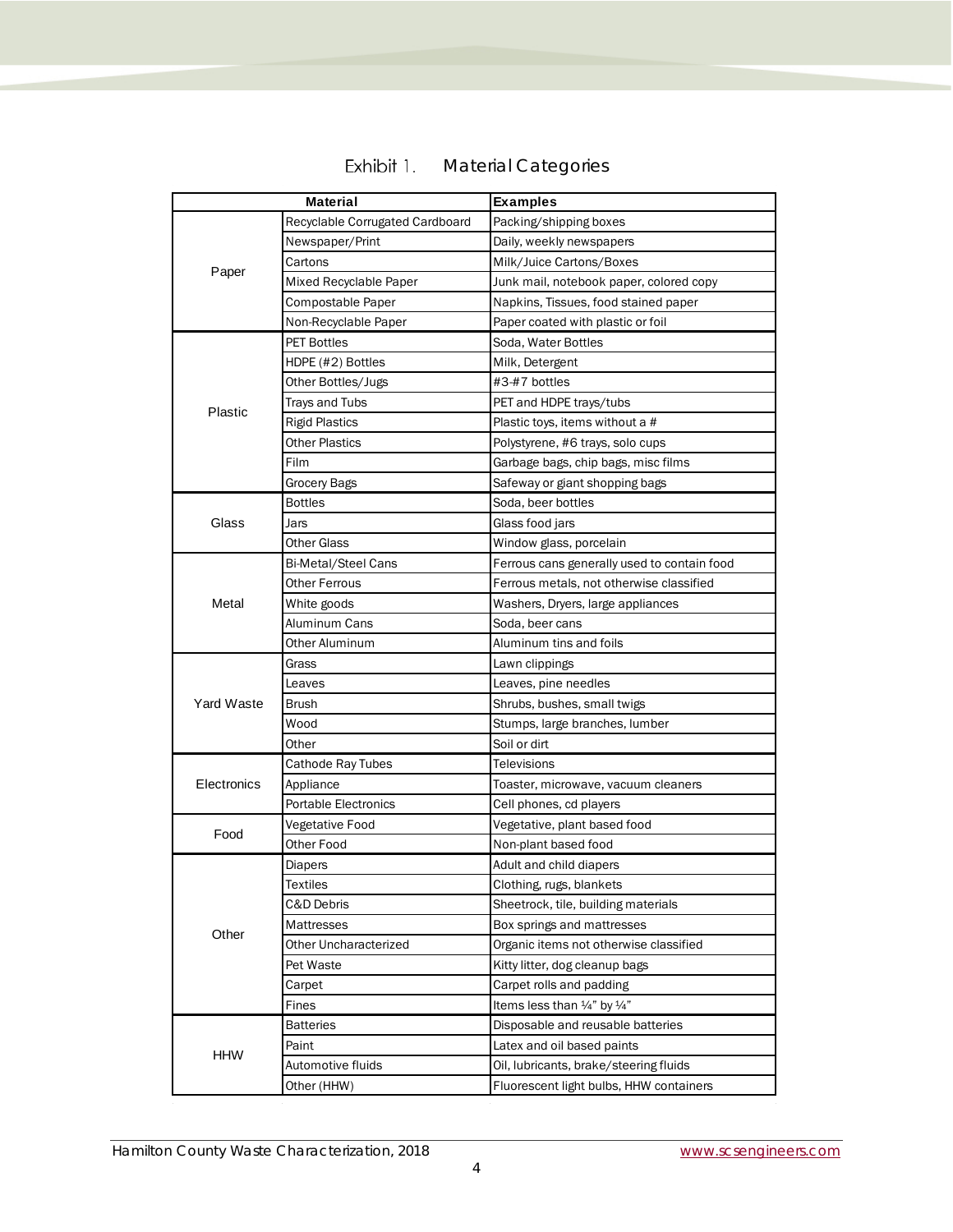## <span id="page-5-0"></span>**3 SUMMARY OF RESULTS**

## <span id="page-5-1"></span>**SEASONAL COMPARISON**

Exhibit 2 presents a comparison of the major material categories by season. Paper comprised more of the waste stream in November mainly due to higher proportions of cardboard. While Yard Waste comprised more of the waste stream was in June, the slight increase was mainly due to Wood and Other Yard Waste (soil and dirt). There was more grass in June but more leaves in November.

<span id="page-5-2"></span>



Exhibit 3 presents a summary of the 60 residential waste samples collected during June and November 2018 from routes throughout the city of Cincinnati and routes elsewhere in the county. The data shows samples from each field effort split into the collection areas of the City of Cincinnati and outside the city. The largest seasonal fluctuations are seen with yard debris, such as leaves and grass.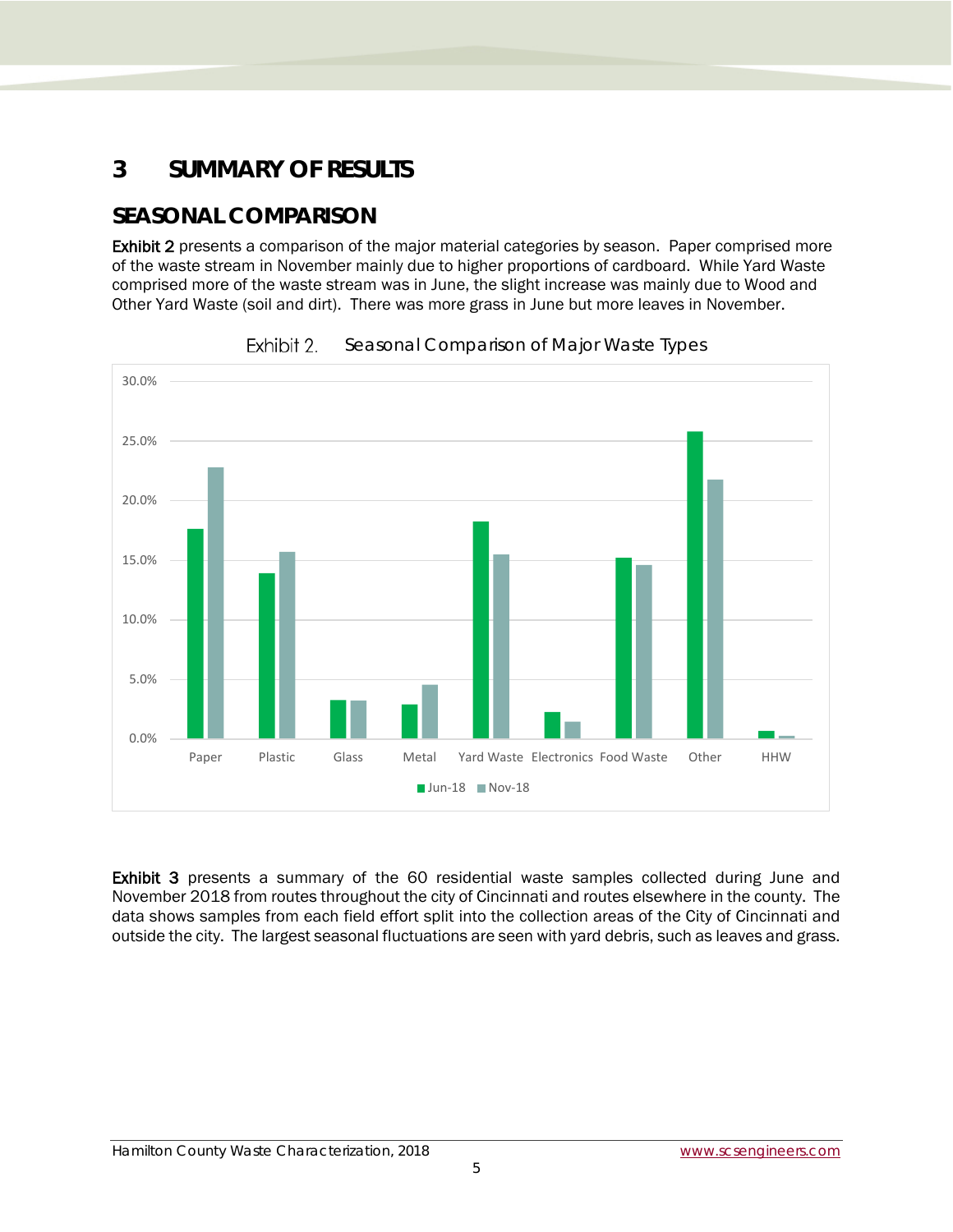<span id="page-6-0"></span>

|                                  |                           | June 2018    |                       | November 2018       |              |                       |                    |
|----------------------------------|---------------------------|--------------|-----------------------|---------------------|--------------|-----------------------|--------------------|
| Material                         |                           | Cincinnati   | Outside<br>Cincinnati | Aggregate<br>(June) | Cincinnati   | Outside<br>Cincinnati | Aggregate<br>(Nov) |
|                                  | Corrugated Cardboard      | 6.5%         | 2.2%                  | 4.0%                | 9.0%         | 8.3%                  | 8.6%               |
|                                  | Newspaper/Print           | 0.5%         | 0.8%                  | 0.7%                | 1.4%         | 1.7%                  | 1.6%               |
|                                  | Cartons                   | 0.6%         | 0.5%                  | 0.5%                | 1.3%         | 0.8%                  | 1.0%               |
| Paper                            | Mixed Recyclable Paper    | 4.7%         | 7.9%                  | 6.6%                | 7.2%         | 6.2%                  | 6.6%               |
|                                  | Compostable Paper         | 5.0%         | 4.7%                  | 4.8%                | 4.9%         | 4.8%                  | 4.8%               |
|                                  | Non-Recyclable Paper      | 1.2%         | 1.0%                  | 1.1%                | 0.0%         | 0.3%                  | 0.2%               |
|                                  | PET Bottle/Jugs           | 1.9%         | 1.5%                  | 1.7%                | 1.6%         | 1.8%                  | 1.7%               |
|                                  | <b>HDPE Bottle/Jugs</b>   | 0.6%         | 0.5%                  | 0.6%                | 1.0%         | 0.8%                  | 0.9%               |
|                                  | Other Bottle/Jugs         | 0.1%         | 0.1%                  | 0.1%                | 0.0%         | 0.1%                  | 0.0%               |
| Plastic                          | Trays and Tubs            | 1.1%         | 1.5%                  | 1.4%                | 1.9%         | 1.6%                  | 1.7%               |
|                                  | <b>Rigid Plastics</b>     | 1.8%         | 3.0%                  | 2.5%                | 1.5%         | 2.0%                  | 1.8%               |
|                                  | <b>Other Plastics</b>     | 1.6%         | 1.9%                  | 1.8%                | 1.4%         | 1.2%                  | 1.3%               |
|                                  | Films                     | 5.0%         | 4.6%                  | 4.7%                | 8.3%         | 5.6%                  | 6.7%               |
|                                  | Grocery Bags              | 1.3%         | 1.2%                  | 1.3%                | 1.3%         | 1.7%                  | 1.6%               |
|                                  | <b>Glass Bottles</b>      | 2.4%         | 1.6%                  | 1.9%                | 2.7%         | 2.1%                  | 2.3%               |
| Glass                            | Glass Jars                | 0.4%         | 0.3%                  | 0.3%                | 1.1%         | 0.6%                  | 0.8%               |
|                                  | <b>Other Glass</b>        | 1.5%         | 0.6%                  | 1.0%                | 0.0%         | 0.2%                  | 0.1%               |
|                                  | Steel/Tin Cans            | 0.2%         | 0.5%                  | 0.3%                | 0.6%         | 0.9%                  | 0.8%               |
|                                  | Aluminum Cans             | 0.7%         | 0.7%                  | 0.7%                | 1.3%         | 0.7%                  | 0.9%               |
| Metal                            | Other Aluminum            | 0.1%         | 0.1%                  | 0.1%                | 0.1%         | 0.2%                  | 0.1%               |
|                                  | Other Ferrous             | 3.4%         | 0.7%                  | 1.8%                | 3.7%         | 2.0%                  | 2.7%               |
|                                  | <b>White Goods</b>        | 0.0%         | 0.0%                  | 0.0%                | 0.0%         | 0.0%                  | 0.0%               |
|                                  | Grass                     | 6.3%         | 4.7%                  | 5.3%                | 0.2%         | 1.1%                  | 0.8%               |
|                                  | Leaves                    | 0.0%         | 0.8%                  | 0.5%                | 6.4%         | 8.2%                  | 7.5%               |
| Yard Waste                       | Brush                     | 0.9%         | 4.8%                  | 3.2%                | 1.0%         | 4.1%                  | 2.9%               |
|                                  | Wood                      | 7.0%         | 6.4%                  | 6.6%                | 3.4%         | 5.1%                  | 4.4%               |
|                                  | Other Yardwaste           | 3.5%         | 2.1%                  | 2.6%                | 0.0%         | 0.0%                  | 0.0%               |
|                                  | Cathode Ray Tubes         | 0.0%         | 1.1%                  | 0.7%                | 0.0%         | 1.2%                  | 0.7%               |
| Electronics                      | Appliances                | 0.2%         | 2.4%                  | 1.5%                | 1.7%         | 0.0%                  | 0.7%               |
|                                  | Portable Electronics      | 0.1%         | 0.1%                  | 0.1%                | 0.1%         | 0.0%                  | 0.0%               |
| Food Waste                       | Vegetative Food           | 11.8%        | 8.8%                  | 10.0%               | 10.5%        | 9.6%                  | 10.0%              |
|                                  | Non-Vegetative Food       | 5.1%         | 5.3%                  | 5.2%                | 6.1%         | 3.7%                  | 4.7%               |
|                                  | <b>Diapers</b>            | 2.3%         | 2.3%                  | 2.3%                | 1.3%         | 2.2%                  | 1.8%               |
|                                  | <b>Textiles</b>           | 4.0%         | 4.4%                  | 4.2%                | 3.3%         | 3.4%                  | 3.4%               |
|                                  | C&D Debris                | 3.5%         | 2.8%                  | 3.1%                | 0.9%         | 3.8%                  | 2.6%               |
| Other                            | Mattresses                | 1.0%         | 1.1%                  | 1.1%                | 0.0%         | 1.9%                  | 1.2%               |
|                                  | Other Uncharacterized     | 8.5%         | 8.6%                  | 8.6%                | 7.9%         | 6.2%                  | 6.9%               |
|                                  | Pet Waste                 | 0.5%         | 1.0%                  | 0.8%                | 0.6%         | 0.4%                  | 0.5%               |
|                                  | Carpet<br>Fines           | 1.8%         | 4.3%                  | 3.3%                | 3.5%         | 2.3%                  | 2.7%               |
|                                  |                           | 2.5%         | 2.3%                  | 2.4%                | 2.3%         | 2.9%                  | 2.7%               |
| Household<br>Hazardous<br>Wastes | <b>Batteries</b><br>Paint | 0.0%         | 0.0%                  | 0.0%                | 0.0%         | 0.0%                  | 0.0%               |
|                                  | Automotive fluids         | 0.2%         | 0.5%                  | 0.4%                | 0.5%         | 0.2%                  | 0.3%               |
|                                  | Other (HHW)               | 0.1%<br>0.2% | 0.3%<br>0.0%          | 0.2%<br>0.1%        | 0.0%<br>0.0% | 0.0%<br>0.0%          | 0.0%<br>0.0%       |
|                                  |                           |              |                       |                     |              |                       |                    |

#### Exhibit 3. Seasonal Comparison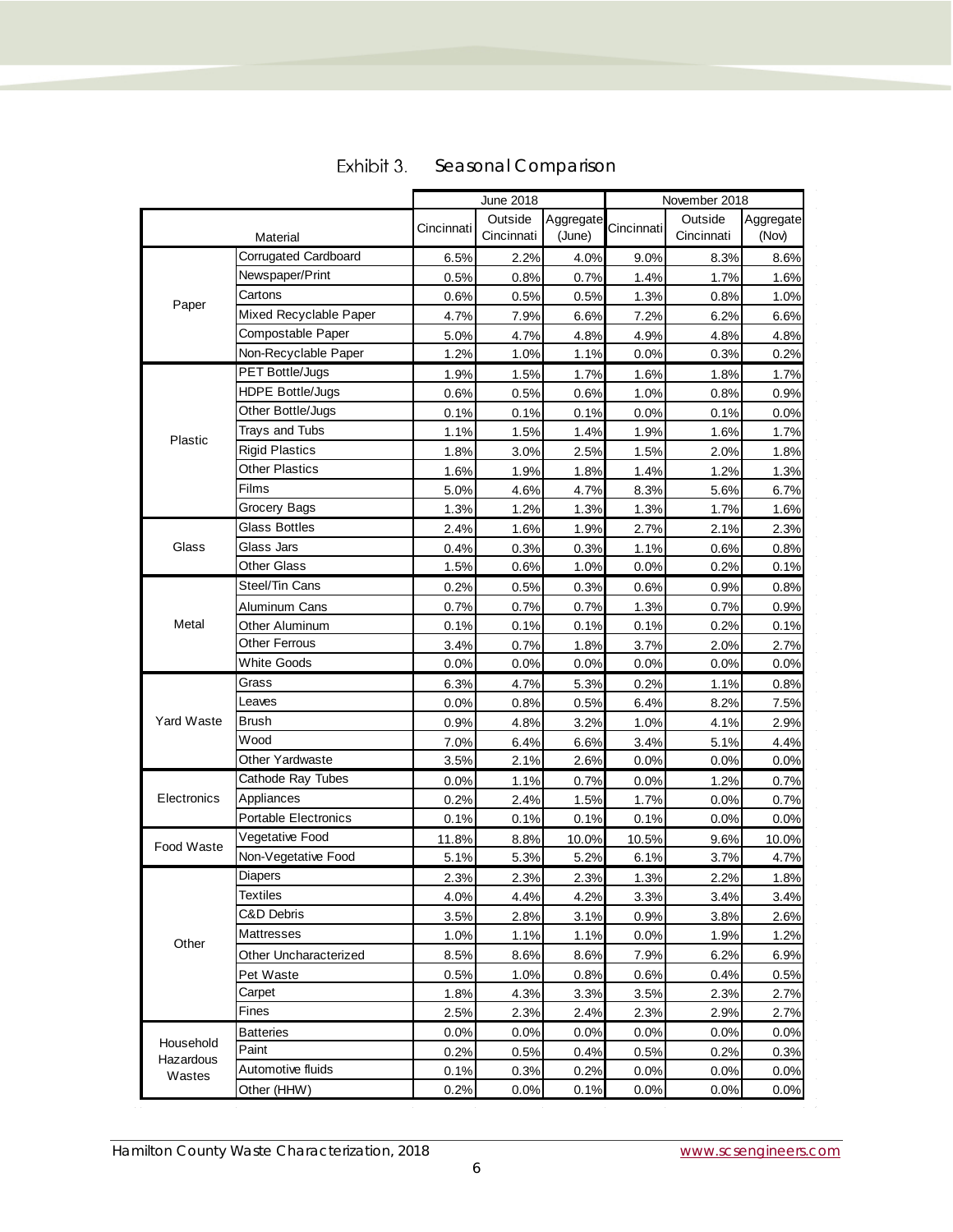## <span id="page-7-0"></span>**HAMILTON COUNTY - AGGREGATE**

There were 60 residential waste samples collected during June and November 2018 from routes throughout Hamilton County. This composition includes the 24 samples from Cincinnati and the 36 samples from outside of Cincinnati. Exhibit 4 presents a summary of the major components found in the waste stream. Please note that the percentages may not sum to 100 percent due to rounding.

<span id="page-7-1"></span>



Exhibit 5 presents the composition by weight for each material type of the waste stream based on the 60 samples collected throughout Hamilton County. Divertible materials in the waste stream include:

- Recyclable Paper (14.8 percent): Includes Corrugated Cardboard, Newspaper/Print, Cartons, and Mixed Recyclable Paper
- Recyclable Plastic (3.8 percent): Includes PET, HDPE Bottles, and Grocery Bags
- Recyclable Glass (2.7 percent): Includes Glass Bottles and Glass Jars
- Recyclable Metal (3.7 percent): Includes Aluminum Cans, Other Aluminum, Steel/Tin Cans and Other Ferrous
- Recyclable Other (4.2 percent): Includes Textiles, White Goods, Paint, Batteries, and Automotive Fluids
- Compostable (31.7 percent): Includes Vegetative Food, Compostable Paper, Grass, Leaves, Brush, Wood, and Other Yardwaste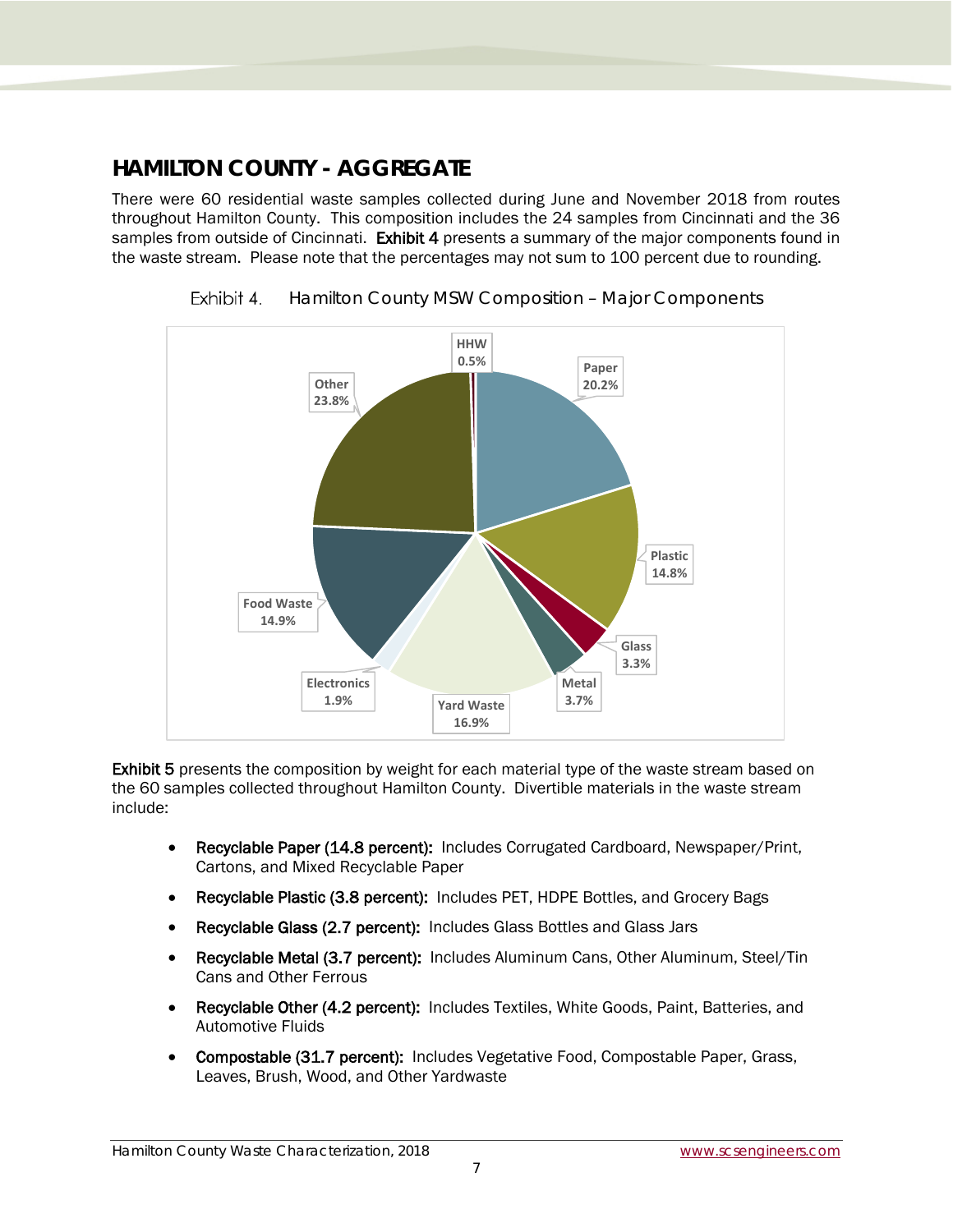<span id="page-8-0"></span>

|                     |                         |       | Standard  | 95% Confidence |       |
|---------------------|-------------------------|-------|-----------|----------------|-------|
|                     | M aterial               | Mean  | Deviation | Interval       |       |
|                     | Corrugated Cardboard    | 6.3%  | 7.9%      | 4.3%           | 8.3%  |
|                     | Newspaper/Print         | 1.1%  | 1.2%      | 0.8%           | 1.4%  |
| Paper               | Cartons                 | 0.8%  | 0.6%      | 0.6%           | 0.9%  |
|                     | Mixed Recyclable Paper  | 6.6%  | 3.6%      | 5.7%           | 7.5%  |
|                     | Compostable Paper       | 4.8%  | 2.2%      | 4.3%           | 5.4%  |
|                     | Non-Recyclable Paper    | 0.6%  | 1.2%      | 0.3%           | 0.9%  |
|                     | PET Bottle/Jugs         | 1.7%  | 1.3%      | 1.4%           | 2.0%  |
|                     | <b>HDPE Bottle/Jugs</b> | 0.7%  | 0.6%      | 0.5%           | 0.9%  |
|                     | Other Bottle/Jugs       | 0.1%  | 0.1%      | < 0.1%         | 0.1%  |
| Plastic             | <b>Trays and Tubs</b>   | 1.5%  | 1.0%      | 1.3%           | 1.8%  |
|                     | <b>Rigid Plastics</b>   | 2.2%  | 2.3%      | 1.6%           | 2.7%  |
|                     | Other Plastics          | 1.5%  | 1.7%      | 1.1%           | 2.0%  |
|                     | Films                   | 5.7%  | 3.9%      | 4.7%           | 6.7%  |
|                     | Grocery Bags            | 1.4%  | 1.1%      | 1.1%           | 1.7%  |
|                     | <b>Glass Bottles</b>    | 2.1%  | 1.3%      | 1.8%           | 2.5%  |
| Glass               | Glass Jars              | 0.6%  | 0.8%      | 0.4%           | 0.8%  |
|                     | Other Glass             | 0.5%  | 1.8%      | <0.1%          | 1.0%  |
|                     | Steel/Tin Cans          | 0.6%  | 0.7%      | 0.4%           | 0.8%  |
|                     | Aluminum Cans           | 0.8%  | 0.9%      | 0.6%           | 1.1%  |
| Metal               | Other Aluminum          | 0.1%  | 0.3%      | <0.1%          | 0.2%  |
|                     | Other Ferrous           | 2.2%  | 4.7%      | 1.0%           | 3.4%  |
|                     | <b>White Goods</b>      | 0.0%  | 0.0%      | N/A            | N/A   |
|                     | Grass                   | 3.0%  | 5.3%      | 1.7%           | 4.4%  |
|                     | Leaves                  | 4.0%  | 7.3%      | 2.1%           | 5.8%  |
| Yard Waste          | Brush                   | 3.1%  | 5.5%      | 1.7%           | 4.5%  |
|                     | Wood                    | 5.5%  | 8.0%      | 3.5%           | 7.5%  |
|                     | Other Yardwaste         | 1.3%  | 4.4%      | 0.2%           | 2.4%  |
|                     | Cathode Ray Tubes       | 0.7%  | 3.8%      | <0.1%          | 1.7%  |
| <b>Electronics</b>  | Appliances              | 1.1%  | 3.5%      | 0.2%           | 2.0%  |
|                     | Portable Electronics    | 0.1%  | 0.3%      | < 0.1%         | 0.2%  |
|                     | Vegetative Food         | 10.0% | 4.9%      | 8.8%           | 11.2% |
| Food Waste          | Non-Vegetative Food     | 4.9%  | 3.2%      | 4.1%           | 5.7%  |
|                     | Diapers                 | 2.1%  | 1.9%      | 1.6%           | 2.6%  |
|                     | Textiles                | 3.8%  | 3.2%      | 3.0%           | 4.6%  |
|                     | C&D Debris              | 2.9%  | 5.0%      | 1.6%           | 4.1%  |
|                     | M attresses             | 1.1%  | 4.3%      | < 0.1%         | 2.2%  |
| Other               | Other Uncharacterized   | 7.7%  | 2.7%      | 7.0%           | 8.4%  |
|                     | Pet Waste               | 0.7%  | 1.3%      | 0.3%           | 1.0%  |
|                     | Carpet                  | 3.0%  | 6.9%      | 1.3%           | 4.8%  |
|                     | Fines                   | 2.5%  | 1.2%      | 2.2%           | 2.8%  |
|                     | Batteries               | 0.0%  | 0.0%      | < 0.1%         | 0.0%  |
| Household           | Paint                   | 0.3%  | 1.1%      | <0.1%          | 0.6%  |
| Hazardous<br>Wastes | Autom otive fluids      | 0.1%  | 0.5%      | < 0.1%         | 0.2%  |
|                     | Other (HHW)             | 0.0%  | 0.3%      | < 0.1%         | 0.1%  |

## Exhibit 5. Hamilton County MSW Composition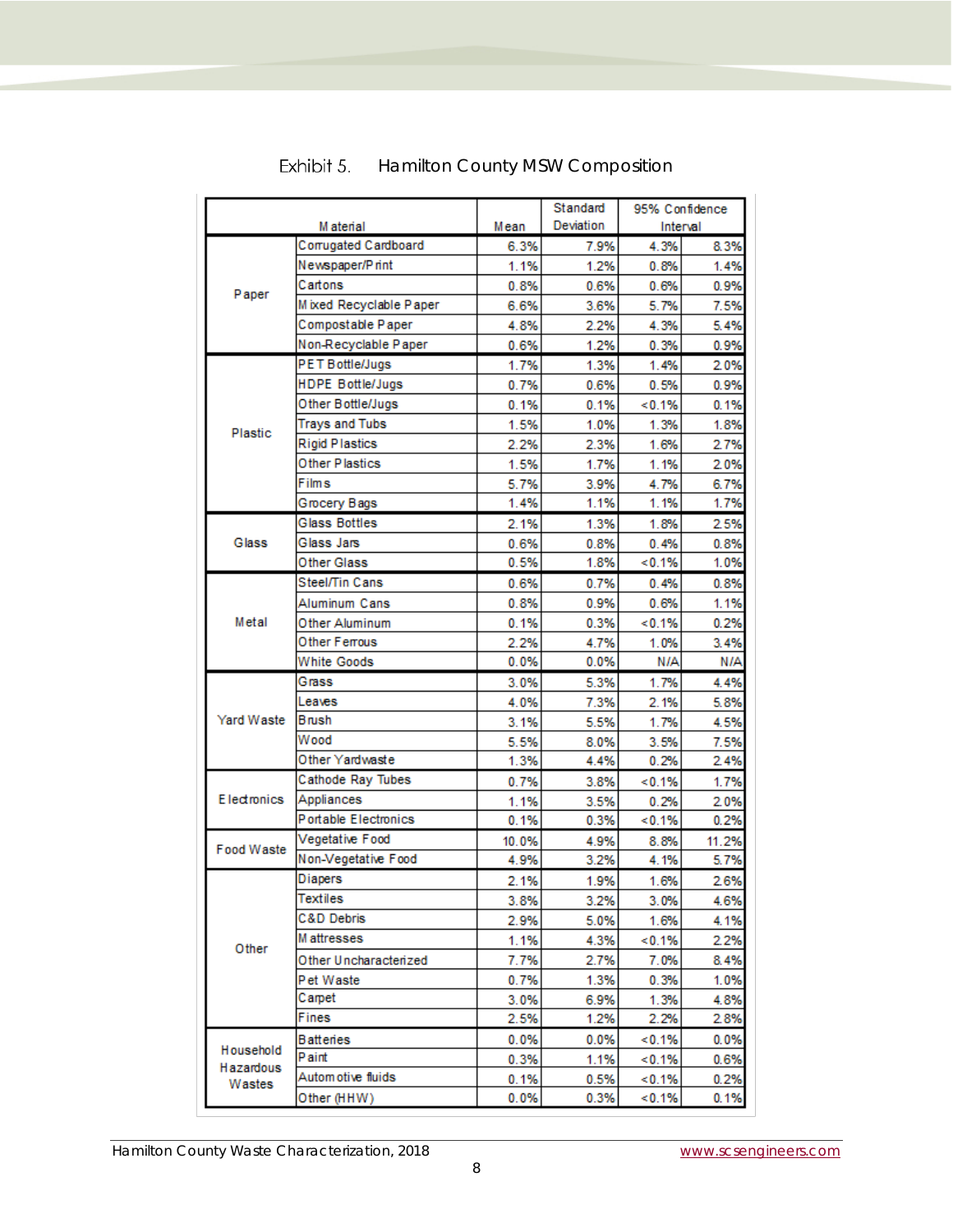## <span id="page-9-0"></span>**CITY OF CINCINNATI**

There were 24 residential waste samples collected during June and November 2018 from routes throughout the city of Cincinnati. Exhibit 6 presents a summary of the major components found in the waste stream.

<span id="page-9-1"></span>



Exhibit 7 presents the composition by weight for each material type of the waste stream based on the 24 samples collected from routes in Cincinnati. Standard deviation and 95 percent confidence intervals are also included. Divertible materials in the waste stream include:

- Recyclable Paper (15.6 percent): Includes Corrugated Cardboard, Newspaper/Print, Cartons, and Mixed Recyclable Paper
- Recyclable Plastic (3.8 percent): Includes PET, HDPE Bottles, and Grocery Bags
- Recyclable Glass (3.3 percent): Includes Glass Bottles and Glass Jars
- Recyclable Metal (5.1 percent): Includes Aluminum Cans, Other Aluminum, Steel/Tin Cans and Other Ferrous
- Recyclable Other (4.0 percent): Includes Textiles, White Goods, Paint, Batteries, and Automotive Fluids
- Compostable (30.4 percent): Includes Vegetative Food, Compostable Paper, Grass, Leaves, Brush, Wood, and Other Yardwaste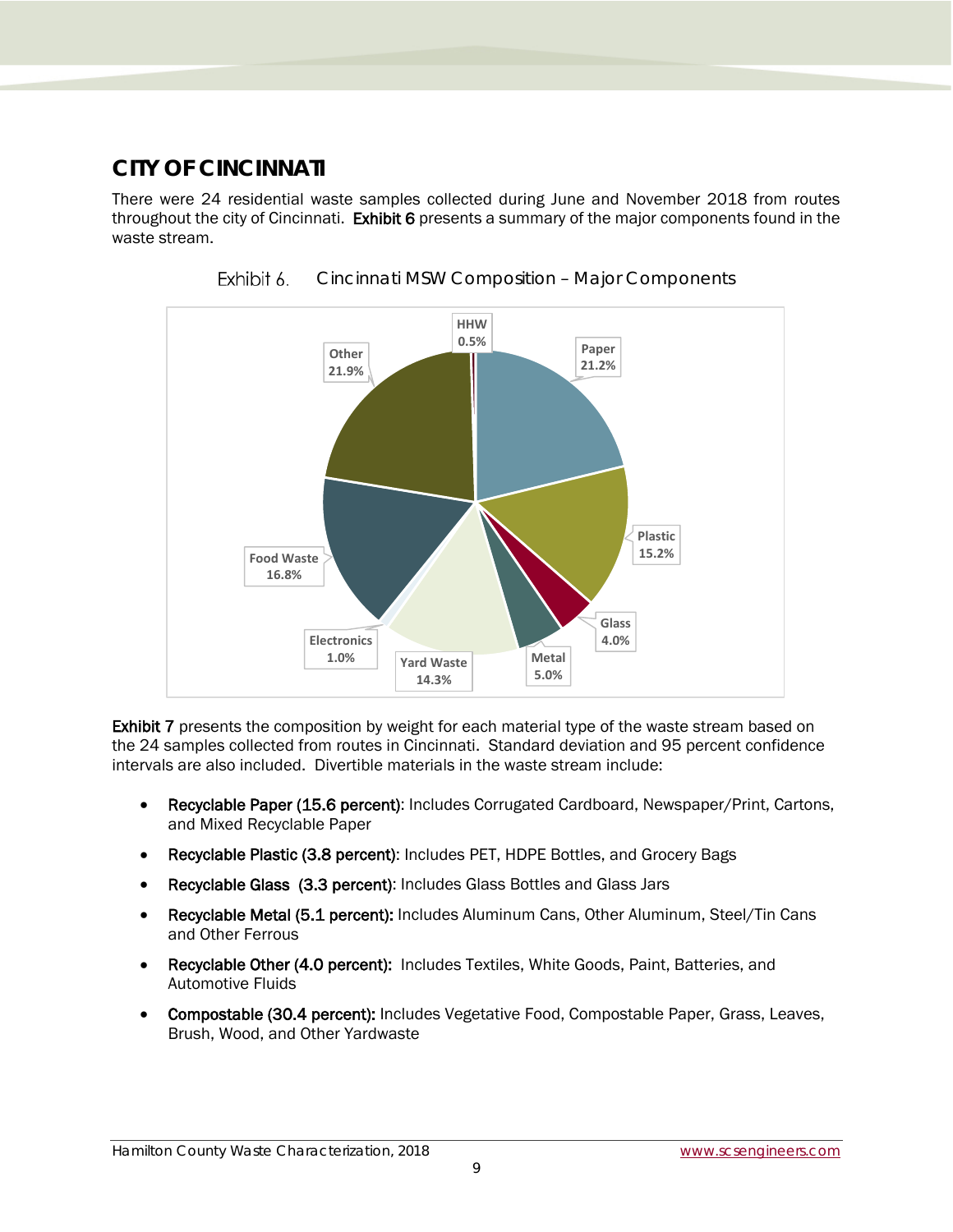<span id="page-10-0"></span>

|                     |                         |       | Standard  | 95% Confidence |       |
|---------------------|-------------------------|-------|-----------|----------------|-------|
| Material            |                         | Mean  | Deviation | Interval       |       |
|                     | Corrugated Cardboard    | 7.8%  | 8.3%      | 4.4%           | 11.1% |
|                     | Newspaper/Print         | 0.9%  | 1.0%      | 0.6%           | 1.3%  |
| Paper               | Cartons                 | 0.9%  | 0.7%      | 0.6%           | 1.2%  |
|                     | Mixed Recyclable Paper  | 6.0%  | 3.5%      | 4.6%           | 7.4%  |
|                     | Compostable Paper       | 5.0%  | 2.3%      | 4.1%           | 5.9%  |
|                     | Non-Recyclable Paper    | 0.6%  | 1.5%      | $< 0.1\%$      | 1.2%  |
|                     | PET Bottle/Jugs         | 1.7%  | 1.0%      | 1.3%           | 2.1%  |
|                     | <b>HDPE Bottle/Jugs</b> | 0.8%  | 0.6%      | 0.5%           | 1.0%  |
|                     | Other Bottle/Jugs       | 0.0%  | 0.1%      | < 0.1%         | 0.1%  |
| Plastic             | <b>Trays and Tubs</b>   | 1.5%  | 1.1%      | 1.1%           | 2.0%  |
|                     | <b>Rigid Plastics</b>   | 1.6%  | 1.2%      | 1.2%           | 2.1%  |
|                     | Other Plastics          | 1.5%  | 1.1%      | 1.0%           | 1.9%  |
|                     | Films                   | 6.6%  | 4.3%      | 4.9%           | 8.4%  |
|                     | Grocery Bags            | 1.3%  | 1.1%      | 0.9%           | 1.8%  |
|                     | <b>Glass Bottles</b>    | 2.6%  | 1.4%      | 2.0%           | 3.1%  |
| Glass               | Glass Jars              | 0.7%  | 0.9%      | 0.4%           | 1.1%  |
|                     | <b>Other Glass</b>      | 0.8%  | 2.2%      | $< 0.1\%$      | 1.6%  |
|                     | Steel/Tin Cans          | 0.4%  | 0.6%      | 0.1%           | 0.6%  |
|                     | Aluminum Cans           | 1.0%  | 1.0%      | 0.6%           | 1.4%  |
| Metal               | Other Aluminum          | 0.1%  | 0.2%      | $< 0.1\%$      | 0.2%  |
|                     | Other Ferrous           | 3.6%  | 5.9%      | 1.2%           | 5.9%  |
|                     | <b>White Goods</b>      | 0.0%  | 0.0%      | N/A            | N/A   |
|                     | Grass                   | 3.2%  | 5.7%      | 1.0%           | 5.5%  |
|                     | Leaves                  | 3.2%  | 7.1%      | 0.3%           | 6.0%  |
| <b>Yard Waste</b>   | Brush                   | 0.9%  | 2.4%      | $< 0.1\%$      | 1.9%  |
|                     | Wood                    | 5.2%  | 7.8%      | 2.1%           | 8.3%  |
|                     | Other Yardwaste         | 1.7%  | 5.8%      | $< 0.1\%$      | 4.0%  |
|                     | Cathode Ray Tubes       | 0.0%  | 0.0%      | N/A            | N/A   |
| Electronics         | Appliances              | 0.9%  | 2.1%      | 0.1%           | 1.8%  |
|                     | Portable Electronics    | 0.1%  | 0.4%      | $< 0.1\%$      | 0.3%  |
| Food Waste          | Vegetative Food         | 11.2% | 5.3%      | 9.0%           | 13.3% |
|                     | Non-Vegetative Food     | 5.6%  | 2.4%      | 4.6%           | 6.6%  |
|                     | Diapers                 | 1.8%  | 1.9%      | 1.0%           | 2.6%  |
|                     | <b>Textiles</b>         | 3.6%  | 3.2%      | 2.4%           | 4.9%  |
|                     | C&D Debris              | 2.2%  | 5.2%      | 0.1%           | 4.3%  |
|                     | Mattresses              | 0.5%  | 2.5%      | $< 0.1\%$      | 1.5%  |
| Other               | Other Uncharacterized   | 8.2%  | 3.0%      | 7.0%           | 9.4%  |
|                     | Pet Waste               | 0.5%  | 1.0%      | 0.1%           | 1.0%  |
|                     | Carpet                  | 2.6%  | 4.6%      | 0.8%           | 4.4%  |
|                     | Fines                   | 2.4%  | 1.3%      | 1.9%           | 3.0%  |
|                     | <b>Batteries</b>        | 0.0%  | 0.0%      | $< 0.1\%$      | 0.0%  |
| Household           | Paint                   | 0.3%  | 0.9%      | $< 0.1\%$      | 0.7%  |
| Hazardous<br>Wastes | Automotive fluids       | 0.1%  | 0.3%      | $< 0.1\%$      | 0.2%  |
|                     | Other (HHW)             | 0.1%  | 0.4%      | $< 0.1\%$      | 0.3%  |

#### Exhibit 7. Cincinnati MSW Composition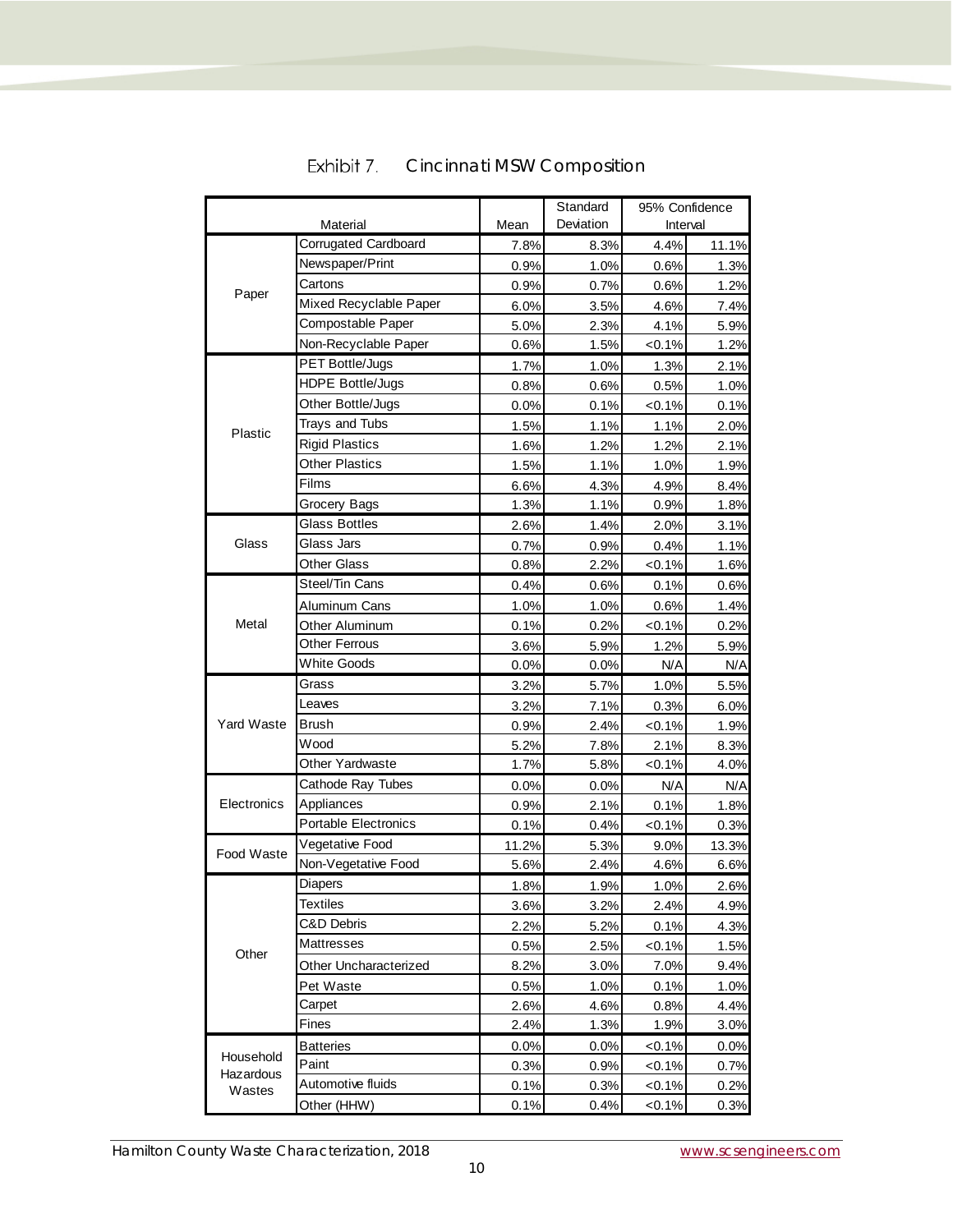## <span id="page-11-0"></span>**OUTSIDE CINCINNATI**

There were 36 residential waste samples collected during June and November 2018 from routes throughout Hamilton County, but outside Cincinnati. Exhibit 8 presents a summary of the major components found in the waste stream.



<span id="page-11-1"></span>

Exhibit 9 presents the composition by weight for each material type of the waste stream based on the 36 samples collected from routes in Hamilton County outside Cincinnati. Materials such as White Goods were not found in the samples, so a standard deviation and confidence interval cannot be calculated. Divertible materials in the waste stream include:

- Recyclable Paper (14.2 percent): Includes Corrugated Cardboard, Newspaper/Print, Cartons, and Mixed Recyclable Paper
- Recyclable Plastic (3.9 percent): Includes PET, HDPE Bottles, and Grocery Bags
- Recyclable Glass (2.3 percent): Includes Glass Bottles and Glass Jars
- Recyclable Metal (2.8 percent): Includes Aluminum Cans, Other Aluminum, Steel/Tin Cans and Other Ferrous
- Recyclable Other (4.3 percent): Includes Textiles, White Goods, Paint, Batteries, and Automotive Fluids
- Compostable (32.5 percent): Includes Vegetative Food, Compostable Paper, Grass, Leaves, Brush, Wood, and Other Yardwaste